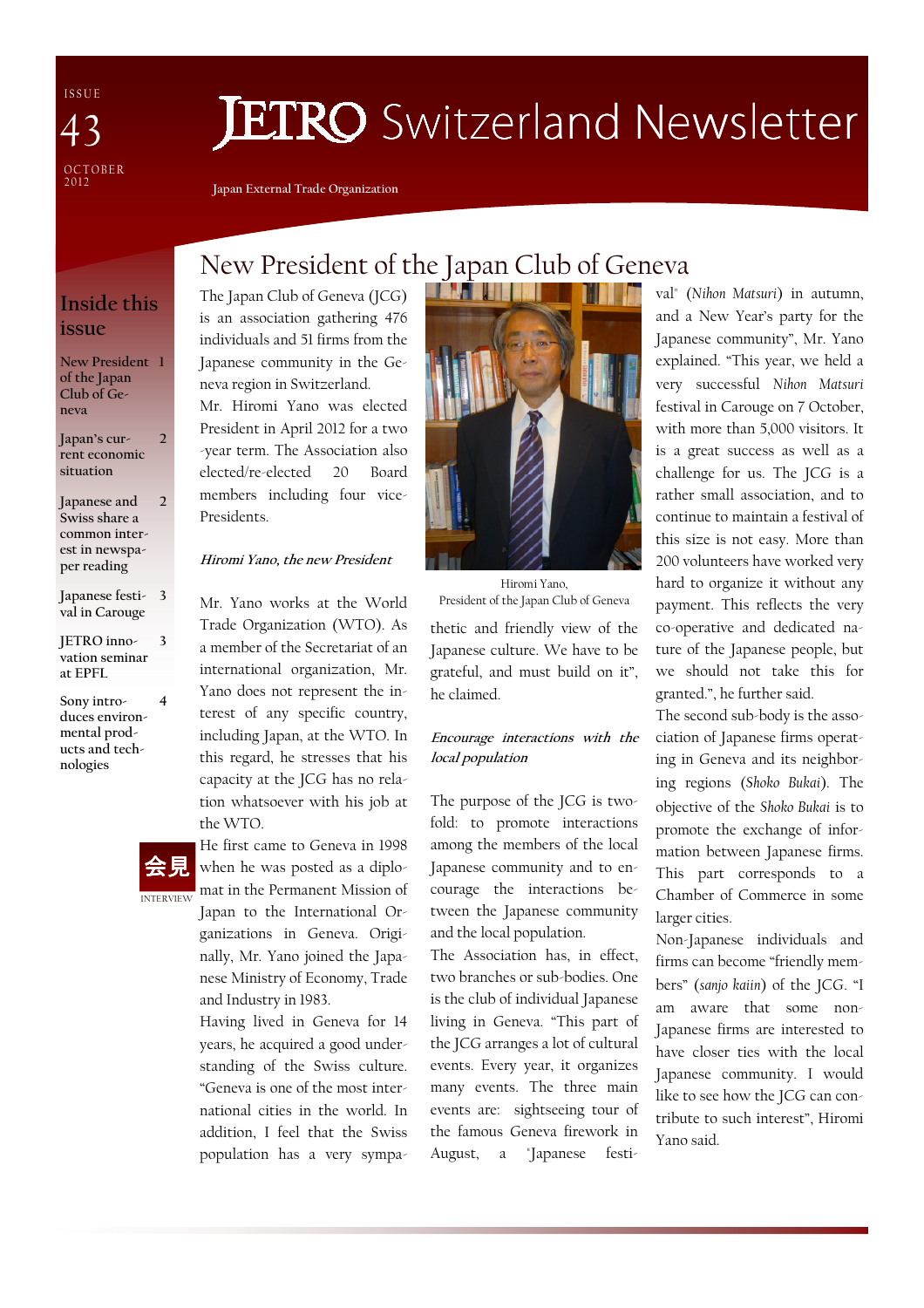# Japan's current economic situation

As analyzed by the Bank of Japan (October report), "exports and industrial production have been relatively weak as overseas economies have moved somewhat deeper into a deceleration phase. On the other hand, domestic demand has been resilient, mainly supported by reconstruction-related demand". The industrial production decreased 8.1% over the year to 86.5 in September (2005=100). Moreover, the Tankan judgment survey in all industries conducted to provide an accurate picture of business trends of enterprises in Japan was down from 3 in June to 2 in September 2012.

The economy is affected by the deceleration in overseas markets. Exports declined 10.3% in September 2012 from the previous month, mainly due to the weak demand in Asia (-8.3%), including China (- 14.1%), but also to the slowdown of the economy in Western Europe (-26.1%). Exports to Switzerland were down 66.8%.

However, the domestic demand remains strong. The average of consumption expenditures per household was 299,821 yen, up

0.3% in nominal terms and up 0.6% in real terms from the previous year. Unemployment rate remains at 4.2% in September (same figure as a year earlier).



## Japanese and Swiss share a common interest in newspaper reading

ANALYSIS 分析 One common interest of Japanese and Swiss is rarely mentioned: both populations like very much to read newspapers.

According to the World Association of Newspapers and News publishers (WAN-IFRA), Japan has the world's highest newspaper reach. They reach 90.9% of the Japanese population in 2010. In addition, the Japanese read two papers per day, morning and evening editions.

Switzerland is ranked  $8<sup>th</sup>$  with a reach of 77.1% of its population. It is ahead of its neighbors: Austria (69.6% , ranked 10% ), Germany  $(69.6\%$ , ranked  $12<sup>th</sup>$ ), France  $(46.3\%$ , ranked  $31<sup>st</sup>$  and Italy  $(45.9\%,$  ranked 33<sup>rd</sup>).

The total number of paid newspapers in Japan is 48.3 million in 2011. The three main Japanese newspapers are Yomiuri Shimbun (daily average circulation of 9.9

| Top 10      | Newspaper reach |
|-------------|-----------------|
| Japan       | 90.9%           |
| Portugal    | 87.4%           |
| Venezuela   | 85.0%           |
| Hong Kong   | 84.1%           |
| Sweden      | 81.0%           |
| Finland     | 78.0%           |
| Ecuador     | 77.7%           |
| Switzerland | 77.1%           |
| Luxemburg   | 76.0%           |
| Austria     | 73.3%           |

World Association of Newspapers and News publishers (WAN-IFRA)

million), Asahi Shimbun (7.7 million) and Mainichi Shimbun (3.4 million). In Switzerland, the daily circulation of the main newspapers are 215,000 for Blick, 209,000 for Tages-Anzeiger and 200,000 for Berner Zeitung.

Both countries experience the same phenomenon: increase of the newspaper reading on Internet and

the decline of paper editions' sales. As a consequence, the circulation of daily paid newspapers declined in Japan 7.1% in 2011 from the previous year. The gross revenue of 41 selected newspaper firms belonging to the Japan Newspaper Publishers & Editors Association declined 2.7% in FY 2010, ending March 2011.

However, unlike in Switzerland, Japanese newspapers do not face the competition of free newspapers: daily free newspapers are not popular at all in Japan.

Japanese newspaper firms cut their costs by 3.4% in FY 2010. Among the various cuts, general and administrative expenditures were reduced by 12.2%, reporting related expenditures declined 9.2% and materials costs decreased 7.7%. Consequently, net profit of Japanese newspaper firms surged 187.9% over the year.

**SITUATION** 

動向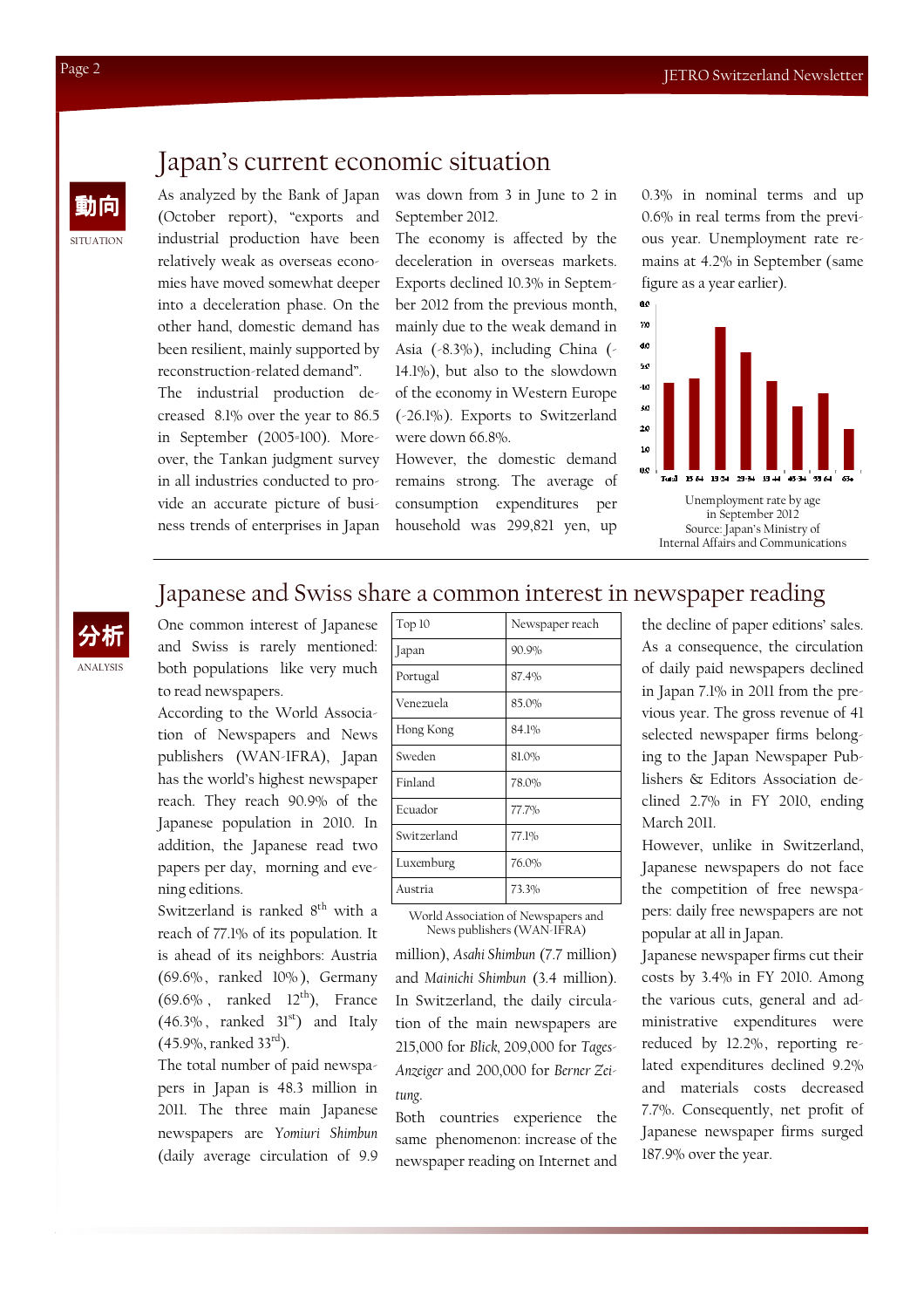# Japanese festival in Carouge

The Japan Club of Geneva organized on Sunday October 7, 2012, from 12.00 to 20.00 the Japanese Festival, in Carouge, Canton of Geneva ("Fête japonaise"). It welcomed more than 5,000 people. The staff of JETRO Geneva served (for free) a total of about 800 cocktail drinks made from Japanese alcohols (shochu and Awamori). Whereas the sake is a brewed beverage, shochu is a distilled one. As a result of this distillation process, it contains from 25% to 43% of alcohol, against 14% to 17 for sake. It is prepared from barley, sweet pota-

Awamori is a distilled beverage unique to Okinawa, Japan's southern island. It is made from rice, yeast and a kind of black yeast

toes, or rice.



Japanese cocktail made from Awamori, Curaçau liquor and citrus juice, served at Carouge's festival



From left to right: Nicolas Walder, Administrative Counselor of Carouge, Stéphanie Lammar, Administrative Counselor of Carouge, Manabu Eto, Director General of

JETRO Geneva, Patrick Monney, President of the City Council of Carouge, Hiromi Yano, President of the Japan Club of Geneva

#### (called in Japanese "koji").

Furthermore, other booths served Japanese food specialties, such as sushi, yakitori (grilled chicken), ramen noodles, okonomiaki (Japanese pancake), gyoza ravioli,



Show of Honda's Asimo robot Its height is 130 cm and its weight is 54 kg.

miso soup and pastries.

Honda also exhibited its ASIMO humanoid robot - one of Japan's most famous robot (see picture). ASIMO project led to the creation of a robot able to run and walk as an human; it can turn, climb stairs and reach objects.

Visitors could also experiment ebikes assisted by Sunstar's electric units (see Newsletters issue 38, May 2012).

A number of traditional Japanese dances (Marumori, Bon-odori), Cosplay contest (performance of participants dressed as video game or anime characters), Kimono's show and concerts were also performed.



Show of Kimono

# JETRO innovation seminar at EPFL

JETRO will organize a seminar entitled: "Japanese Corporate R&D Seminar - Japanese Innovation Culture". The seminar is organized in collaboration with the Federal Institute of Technology of Lausanne (EPFL), Vaud's Chamber of Commerce and Industry (CVCI), Economic Development Office of Vaud's Canton, Japan's Consulate in

Geneva and Japan Club of Geneva. It will take place on November 22, 2012 at EPFL Room BC 410, in Lausanne. A number of representatives of Japanese major companies (Sunstar, Sumitomo Chemical and JTEKT) will introduce the R&D corporate strategy of their companies.

Two speakers, namely Mr. Jean-

Frédéric Berthoud, Director of Vaud's Economic Development Office, and Manabu Eto, Director General of JETRO Geneva, will outline the comparative strengths of Japanese R&D. For further information and registration, please see our Website.



## **ACTIVITY** 活動